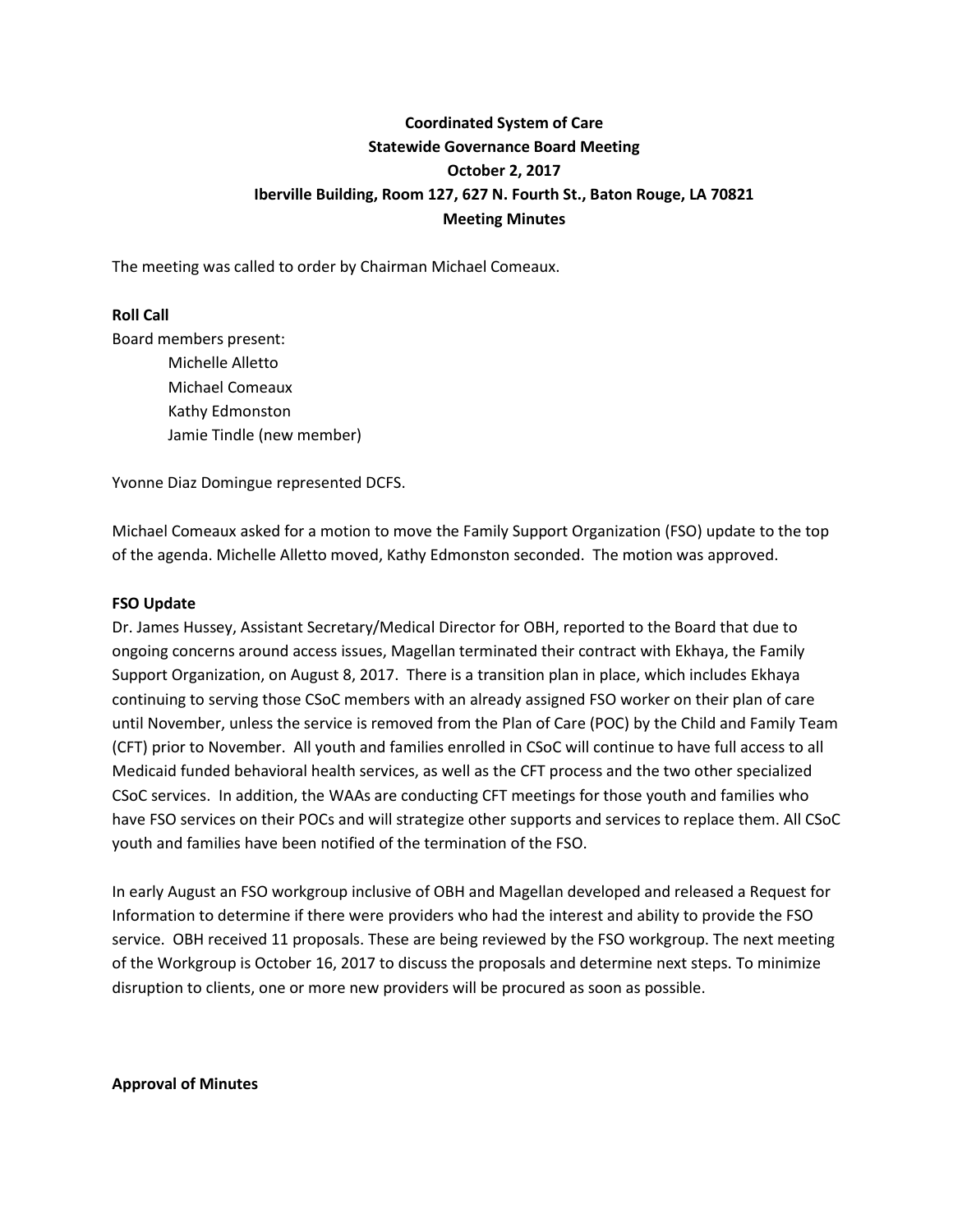Kathy Edmonston moved and Michelle Alletto seconded a motion to approve the January 2017 minutes. The motion was approved. The Director's report was not approved as it was not included in the handouts.

Kathy Edmonston moved and Michael Comeaux seconded a motion to approve the May 2017 minutes. The motion was approved. The Director's report was not approved as it was not included in the handouts.

## **Election**

Connie informed the board that Kathy Edmonston has agreed to continue as a member for another year. Michelle Alletto moved for approval of Kathy's membership, Mike Comeaux seconded. The motion was approved.

Connie informed the board that Jamie Tindle has agreed to join the board in the mental health advocate position. Kathy Edmonston moved to nominate Jamie, Michelle Alletto seconded the motion. The motion was approved. Michelle Alletto moved to elect Jamie to the board, Kathy Edmonston seconded. The motion was approved.

Connie informed the board that Michael Comeaux has reached the end of his second term and cannot continue as Chairperson. She also stated that Dr. James Beuche who could not attend this meeting has agreed to serve as chairperson if elected. Michelle Alletto moved for nomination of Dr. Beuche, Kathy Edmonston seconded. The election was tabled until the next meeting for Dr. Beuche to be in attendance.

## **Director's Report**

CSoC Director, Connie Goodson, started this section by stating that this was the annual meeting and asked to talk a bit about CSoC and wraparound. She reminded the Board members that Wraparound is not a clinical intervention, a common misperception. She stated that it is a collaborative planning process guided by values and principles. The first principle of Wraparound is 'family voice and choice,' which stipulates that the perspectives of the family – including the child or youth – must be given primary importance during all phases and activities of Wraparound. The values associated with Wraparound further require that the planning process itself, as well as the services and supports provided, should be individualized, family driven, culturally competent, and community based. Additionally, the Wraparound process should increase the "natural support" available to a family by strengthening interpersonal relationships and utilizing other resources that are available in the family's network of social and community relationships. Finally, the Wraparound process should be "strengths based," including activities that purposefully help the child and family to recognize, utilize, and build talents, assets, and positive capacities.

Fidelity to Wraparound practice is correlated to positive outcomes for youth and families. The fidelity evaluation process measures how well Wraparound Facilitators are implementing these values and principles throughout the four phases of Wraparound. The 2016 Fidelity Evaluation results will be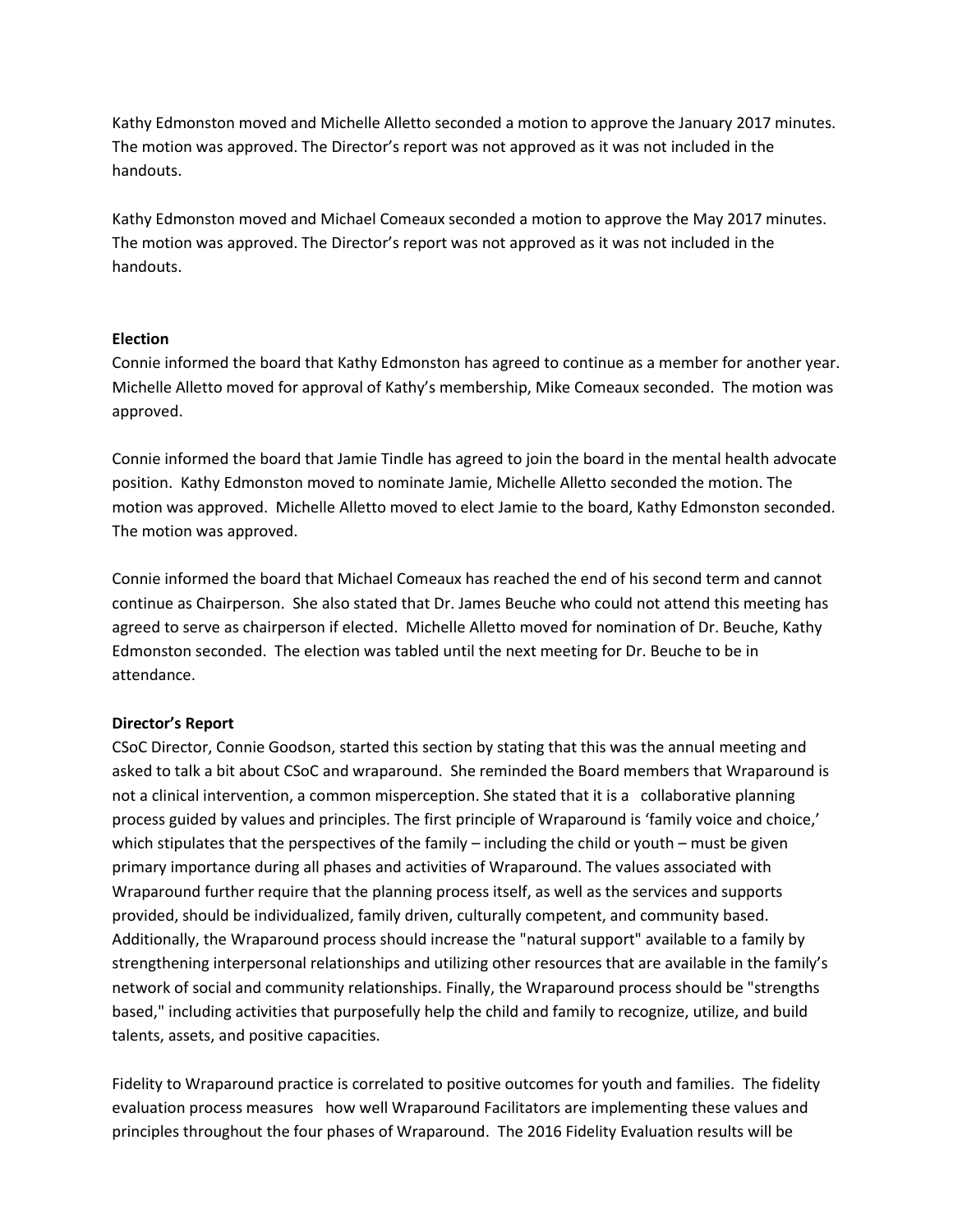presented later in this meeting by Wendy Bowlin, Quality and Outcomes Director for Magellan and will illustrate our efforts to evaluate fidelity to practice in Louisiana. Connie stated that although Wraparound is not a clinical intervention, it can be therapeutic when the principles are applied.

Members received copies of the Director's Report. Connie discussed highlights of the report and invited questions from board members. The full report may be viewed at [www.csoc.la.gov.](http://www.csoc.la.gov/)

During the Director's Report, Connie Goodson asked Sheila Jordan to provide Statewide Coordinating Council (SCC). Sheila reported that establishing a functional SCC has been a slow process. However, Sheila stated that she is optimistic that with a new FSO(s) we will be able to institute a regional structure that will be better able to support the development of a statewide SCC. In addition, she is working with wraparound agencies for input to improve the SCC process.

## **Committee Reports**

## **Finance and Audit Committee**

The committee did not meet this quarter.

## **Quality Assurance Committee Report**

Cindy Guitrau reported that the Quality Assurance Committee met on August 21, 2017 and reviewed the CSoC Data Dashboard. This dashboard includes: data on the reduction of out of home placements, improved outcomes, increased utilization of home and community based services, etc. Connie shared these outcomes in the Director's report. The committee is very pleased with the CSoC results

Michelle Alletto moved to accept the Director's Report, Kathy Edmonston seconded. The motion was approved.

## **New Business**

Wendy Bowlin, Quality and Outcomes Director for Magellan, presented a report on the 2016 Fidelity Evaluation Results. This study was presented at the May 2017 CSoC Governance Board meeting, but due to low attendance at that meeting, she is presenting the results again today. The data indicates that fidelity scores in Louisiana are higher than what is seen in the national comparison sample. In addition, results are improved from the Fidelity Evaluation study conducted in 2014. The full presentation is available a[t www.csoc.la.gov.](http://www.csoc.la.gov/)

## **Unfinished Business**

None.

## **Public Comment**

• In response to earlier discussion, Kathy Coenson stated that she will email Jamie Tindle a flyer that can be used to promote referrals to CSoC.

## **Action items**